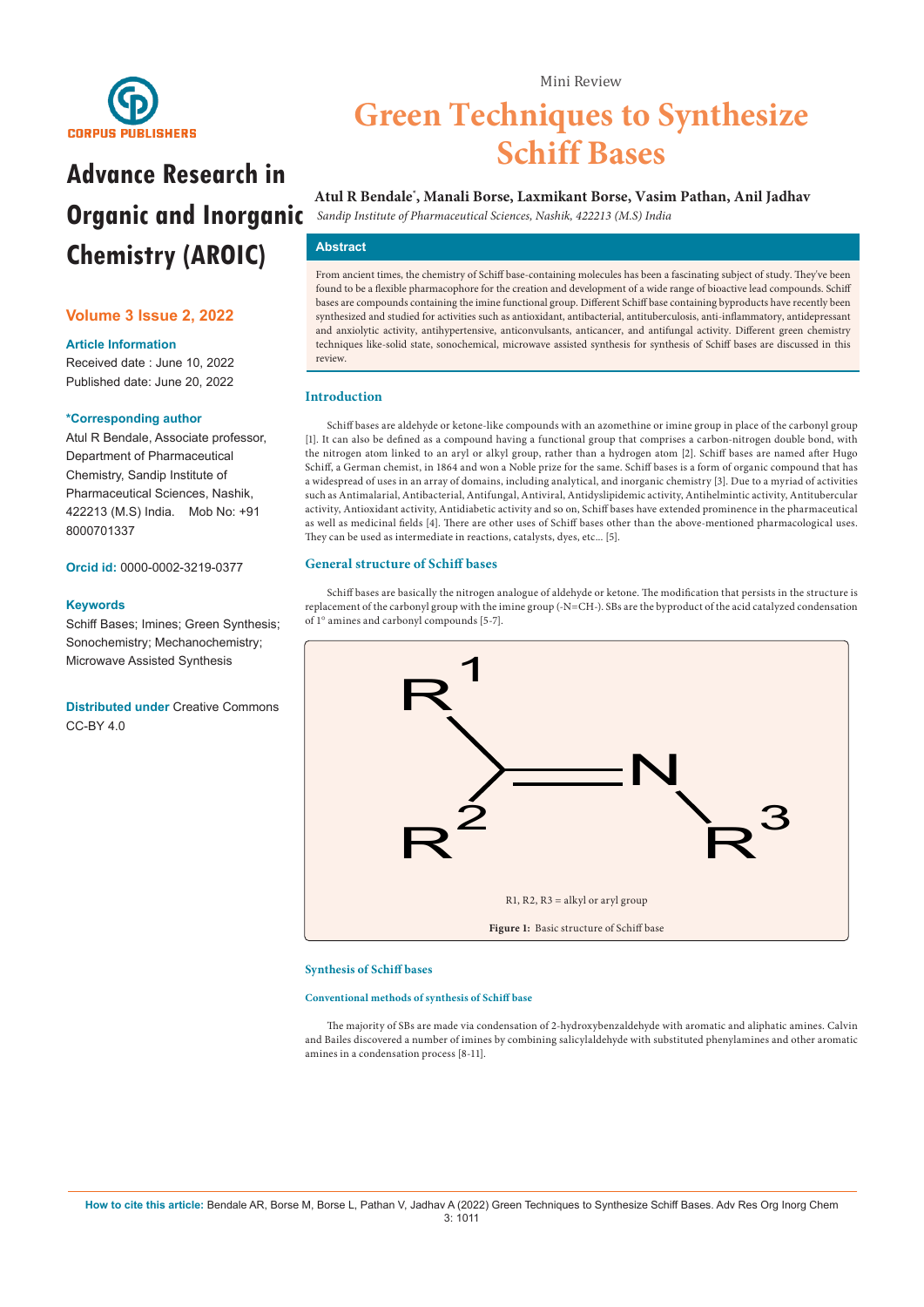



#### **Microwave assisted method**

Rousell and Majetich's independent studies first led to the microwave irradiation method. Because it eliminates the need of aromatic solvents and the Dean-Stark equipment for azeotropic water removal, microwave irradiation is environmentally less harmful than other approaches [5,12]. Another advantage of this method is that the reactions are more efficient in a shorter amount of time [13,14].



#### **Solid State Synthesis**

Grinding a mixture of more than two distinct substances provides the mechanical energy required to cause molecules to react. Heating, particle size reduction with accompanying increase in surface area and formation of new surfaces, local melting, and even phase transitions to alternate polymorphs are all possible impacts of the kinetic energy delivered during grinding on a crystalline solid [13,15,16].



#### **Ultrasound Irradiation**

Ultrasonic irradiation can be used to substitute the heating method in some cases. The KQ-218 ultrasonic cleaner (20 kHz/50 W) is used for ultrasonic irradiation [13,1]. The general process for the synthesis is- take the solvent of choice at 50°C, the reactants in the molar ratio substitute benzaldehydes/substitute anilines (1:1) are resolved. The mixture is then introduced to the ultrasound. The chemical is irradiated for 10-20 minutes and the reaction is monitored using TLC, after which the solvent is evaporated [15,17].



### **Water suspension method**

This method is carried out without the use of any acid catalyst or any other type of organic solvents. The reaction occurs in a water suspension medium [18]. The condensation of Isatin and 5-fluroisatin in water with the diamines leads to the synthesis of the corresponding SBs. The condensation occurs at room temperature for about 30 hours. The product is separated by simple filtration, is washed with water and dried [8,19].

#### **Synthesis using natural catalyst**

Grapes, sweet lime, and unripe mango fruits were purchased locally, then pressed through a fruit mixer and filtered with cotton to get liquid juice. While luscious lime fruits were peeled with a knife and fruit slices were squeezed into a fruit juicer to get a semisolid mass, the semisolid mass was then filtered with cotton to obtain liquid juice for use as a catalyst [12].

#### **Conclusion**

Schiff base is considered as one of the most versatile compounds. They're used as reactants in an array of synthetic organic processes, as significant frameworks in organometallic chemistry, as the backbones of valuable catalysts, and as pharmacological praesidium for a range of diseases and pathological conditions. The synthesis of SBs mainly takes place with aldehyde or ketone as the reactant with amines. There are various ways of synthesizing the compound including the water suspension method, microwave assisted synthesis, ultrasound irradiation and solidstate synthesis; these are more efficient and ecofriendly than conventical method. The methods discussed above can be applied for synthesis of novel Schiff bases via green chemistry approach.

#### **Conflicts of Interest:** The authors declare no conflict of interest

## **References**

- 1. [Wenling Q, Long S, Panunzio M, Biondi S \(2013\) Schiff bases: A short survey on](https://www.mdpi.com/1420-3049/18/10/12264)  [an evergreen chemistry tool. Molecules 18\(10\): 12264-12289.](https://www.mdpi.com/1420-3049/18/10/12264)
- 2. DN Dhar, CL Taploo (1982) Schiff bases and their applications. J Sci Ind Res 41(8): 501-506.
- 3. [Kajal A, Bala S, Kamboj S, Sharma N, Saini V \(2013\) Schiff Bases: A Versatile](https://www.hindawi.com/journals/jcat/2013/893512/)  [Pharmacophore. Journal of Catalysts 2013: 1-14.](https://www.hindawi.com/journals/jcat/2013/893512/)
- 4. [Przybylski P, Huczynski A, Pyta K, Brzezinski B, Bartl F \(2009\) Biological](http://www.eurekaselect.com/article/13434)  [properties of schiff bases and azo derivatives of phenols. Curr Org Chem](http://www.eurekaselect.com/article/13434) 13(2): [124-148.](http://www.eurekaselect.com/article/13434)
- 5. [Patil S, Jadhav SD, Patil UP \(2012\) Natural acid catalysed synthesis of Schiff base](https://www.scholarsresearchlibrary.com/articles/natural-acid-catalyzed-synthesis-of-schiff-base-under-solventfree-condition-as-a-green-approach.pdf)  [under solvent free condition: as a green approach. Arch Appl Sci Res 4\(2\): 1074-](https://www.scholarsresearchlibrary.com/articles/natural-acid-catalyzed-synthesis-of-schiff-base-under-solventfree-condition-as-a-green-approach.pdf) [1078.](https://www.scholarsresearchlibrary.com/articles/natural-acid-catalyzed-synthesis-of-schiff-base-under-solventfree-condition-as-a-green-approach.pdf)
- 6. [Da Silva CM, Da Silva DL, Modolo LV, Alves RB, De Resende MA, et al. \(2011\)](https://www.sciencedirect.com/science/article/pii/S2090123210000603?via%3Dihub)  [Schiff bases: A short review of their antimicrobial activities. Journal of Advanced](https://www.sciencedirect.com/science/article/pii/S2090123210000603?via%3Dihub)  [Research 2\(1\): 1-8.](https://www.sciencedirect.com/science/article/pii/S2090123210000603?via%3Dihub)
- 7. [Khan T, Zehra S, Alvi A, Fatima U, Lawrence AI \(2021\) Medicinal Utility of](C://Users/Lenovo/Downloads/OJC_Vol37_No5_p_1051-1061.pdf)  [Some Schiff Bases and their Complexes with First Transition Series Metals: A](C://Users/Lenovo/Downloads/OJC_Vol37_No5_p_1051-1061.pdf)  [Review. Orient J Chem 37\(5\): 1051-1061.](C://Users/Lenovo/Downloads/OJC_Vol37_No5_p_1051-1061.pdf)
- 8. M Yildiz, A Kiraz, B Dülger (2007) Synthesis and antimicrobial activity of new crown ethers of Schiff base type. J Serb Chem Soc 72(3): 215-224.
- 9. [Karthikeyan MS, Prasad DJ, Poojary B, Subrahmanya BK, Holla BS, et](https://pubmed.ncbi.nlm.nih.gov/16879972/)  [al. Synthesis and biological activity of Schiff and Mannich bases bearing](https://pubmed.ncbi.nlm.nih.gov/16879972/)  [2,4-dichloro-5-fluorophenyl moiety. Bio org Med Chem 14\(22\): 7482-7489.](https://pubmed.ncbi.nlm.nih.gov/16879972/)
- 10. [Kumar A, Verma S, Mishra AK, Kumar S \(2017\) Synthesis of some new Schiff](https://www.heighpubs.org/hjc/aac-aid1006.php)  [bases of Pharmaceutical Interest. Ann Adv Chem 1: 053-056.](https://www.heighpubs.org/hjc/aac-aid1006.php)
- 11. [Wadher SJ, Puranik MP, Karande NA, Yeole PG \(2009\) Synthesis and Biological](https://scirp.org/reference/referencespapers.aspx?referenceid=1681554)  [Evaluation of Schiff base of Dapsone and their derivative as Antimicrobial](https://scirp.org/reference/referencespapers.aspx?referenceid=1681554)  [agents. Int J Pharm Tech Res 1: 22-33.](https://scirp.org/reference/referencespapers.aspx?referenceid=1681554)
- 12. [Yadav G, Mani JV \(2013\) Green Synthesis of Schiff Bases by Using Natural Acid](https://www.ijsr.net/archive/v4i2/SUB15837.pdf)  [Catalysts. International Journal of Science and Research 4\(2\).](https://www.ijsr.net/archive/v4i2/SUB15837.pdf)